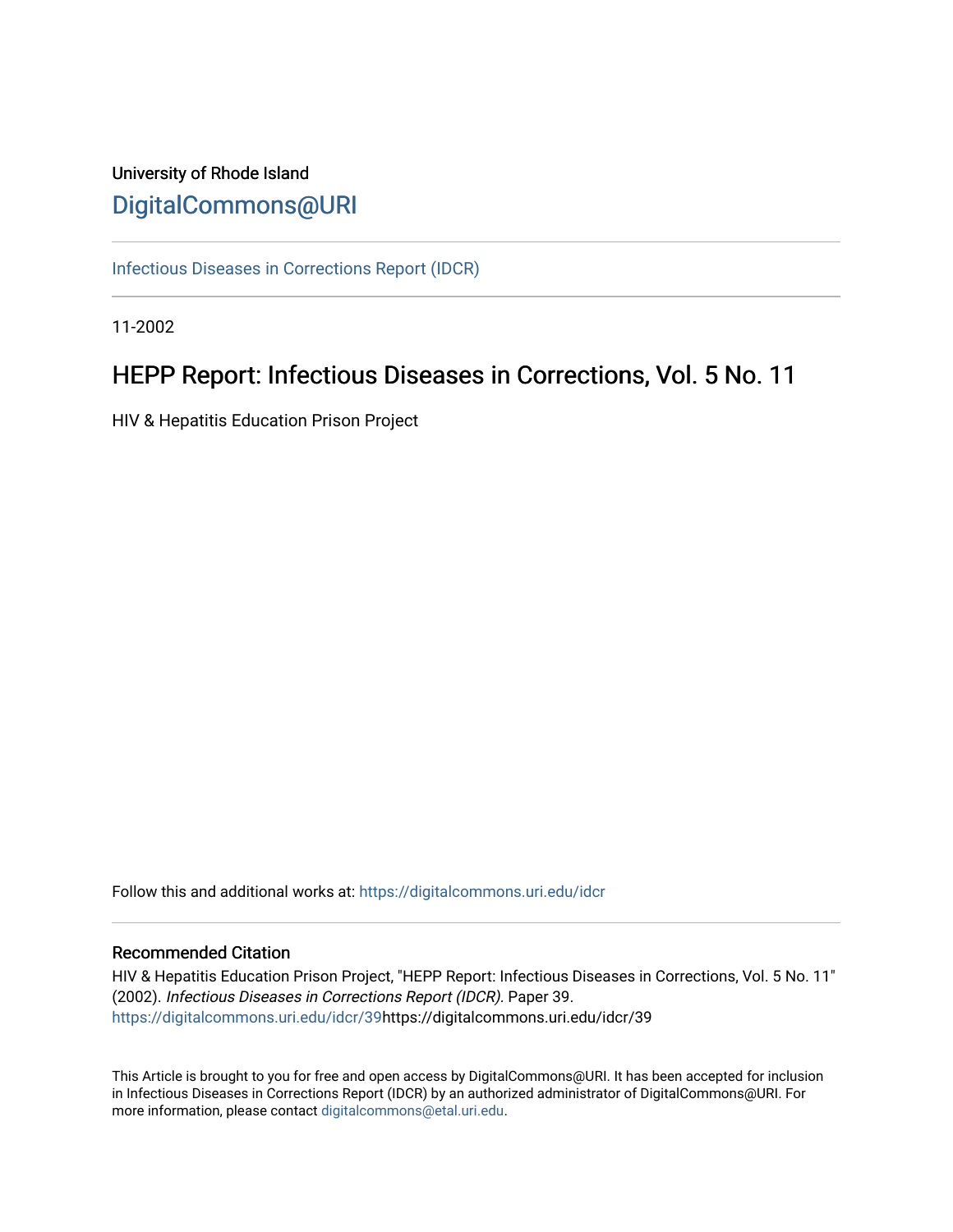

SPONSORED BY THE BROWN MEDICAL SCHOOL OFFICE OF CONTINUING MEDICAL EDUCATION.

## **ABOUT HEPP**

*HEPP Report, a forum for correctional problem solving, targets correctional administrators and HIV/AIDS and hepatitis care providers including physicians, nurses, outreach workers, and case managers. Continuing Medical Education credits are provided by the Brown University Office of Continuing Medical Education to physicians who accurately respond to the questions on the last page of the newsletter.* 

#### **CO-CHIEF EDITORS Joseph Bick, M.D.**

*Director, HIV Treatment Services, California Medical Facility, California Department of Corrections*

> **Anne S. De Groot, M.D.** *Director, TB/HIV Research Lab, Brown Medical School*

**DEPUTY EDITORS Frederick L. Altice, M.D.** *Director, HIV in Prisons Program, Yale University AIDS Program*

**David P. Paar, M.D.** *Director, AIDS Care and Clinical Research Program, University of Texas, Medical Branch*

**Faculty Disclosure** In accordance with the Accreditation Council for Continuing Medical Education Standards for Commercial Support, the faculty for this activity have been asked to complete Conflict of Interest Disclosure forms. Disclosures are listed at the end of articles. All of the individual medications discussed in this newsletter are approved for treatment of HIV and hepatitis unless otherwise indicated. For the treatment of HIV and hepatitis infection, many physicians opt to use combination antiretroviral therapy which is not addressed by the FDA.

*HEPP Report is grateful for the support of the following companies through unrestricted educational grants: Major Support: Agouron Pharmaceuticals, Abbott Laboratories and Roche Pharmaceuticals, Sustaining: Boehringer Ingelheim Pharmaceuticals, Schering-Plough, Virologic, GlaxoSmithKline and Gilead Sciences, Inc.*

## **HIV Treatment and the 8th Amendment**

**Abby Dees, J.D.\*,** *The Corrections HIV Education and Law Project ("CorrectHELP")* **and David Thomas, J.D., M.D.\*,** *Medical Director, Florida D.O.C.*

Almost exactly two years ago, *HEPP Report* published an article discussing HIV+ inmates' constitutional rights to medical care in light of two divergent cases recently decided at the federal appellate court level.<sup>1</sup> This month's article re-examines those cases and looks at what has happened since then to guide correctional medical providers through this murky area of the law.

As HIV health care professionals know, everything changed in 1996 with the advent of Highly Active Antiretroviral Therapy (HAART), and more changes are on the horizon. As ever-changing standards for HIV treatment enter prisons and jails, correctional medical staff faces the unique issue of ensuring that patient care satisfies the 8th Amendment of the Constitution, the amendment prohibiting "cruel and unusual punishment." It is only natural that medical staff would want the courts to provide clear guidance as to what kind of treatment would and would not violate an inmate's rights. But the law rarely provides such clear and concise answers, and this is nowhere more evident than in 8th Amendment law.

Perhaps this is for the best. After all, courts are not in the business of diagnosis and typically preface 8th Amendment medical rulings with language to this effect. This means that courts will not second-guess a treatment decision unless there is compelling evidence that a particular action - or inaction - was clearly inappropriate. Therefore, it is unlikely that the courts will *ever* state, as a matter of law, that HIV-positive inmates are entitled to a certain type of care. Instead, courts will look to a medical provider's particular *state of mind*, in light of individual circumstances, to determine whether or not he or she has violated the 8th Amendment.

## **The 8th Amendment**

The original intent of the 8th Amendment was to prevent tortures and other barbarous forms of punishment or actions that offend the "conscience of mankind." *Estelle v. Gamble*, 429 U.S. 97, 102 (1976). Later, 8th Amendment cases reflected a more idealistic vision, prohibiting actions incompatible with "the evolving standards of decency that mark the progress of a maturing society." Id. at 105. Under these principles the Supreme Court interpreted the

*The courts would appear to come to opposite conclusions in HIV cases. But further analysis shows that it may be just that: an appearance.*

8th Amendment to include medical treatment, based on the fact that denying medical care would result in unnecessary suffering that could serve no penal purpose.

Later cases that apply *Estelle* have led to an interpretation of three basic rights for all prisoners: The right to access to care; the right to a medical opinion; and the right to have that opinion carried out. *Estelle* also affirmed the seminal test the Court will use to determine 8th Amendment violations: whether correctional staff has shown *deliberate indifference to an inmate's serious medical needs*.

The first time the Court seriously expounded on the test of "deliberate indifference" was in

#### *Continued on page 2*

| WHAT'S | <b>INSIDE</b> |
|--------|---------------|
|        |               |
|        |               |
|        |               |
|        |               |

Brown Medical School | Providence, RI 02912 | 401.277.3651 | fax: 401.277.3656 | www.hivcorrections.org *If you have any problems with this fax transmission please call 800.748.4336 or e-mail us at HEPP@corrections.net*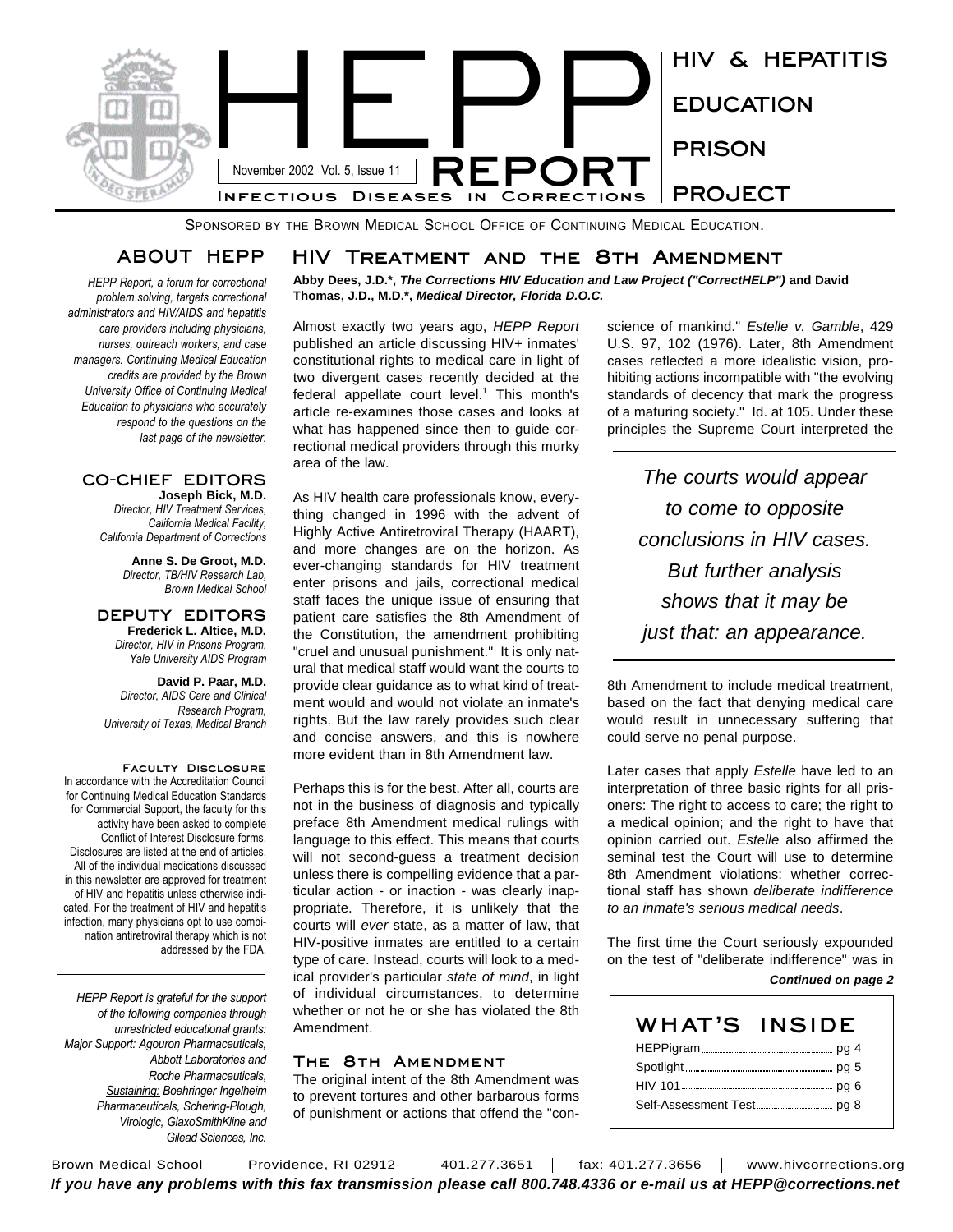## **HIV Treatment and The Eighth Amendment...** *(continued from page 1)*

*Farmer v. Brennan*, 511 U.S. 825 (1994). In this case, the Court sought to clarify what "deliberate indifference" really means. Inherent to "deliberate indifference" is that prison staff *knowingly* acted or failed to act. But it's not quite this simple. Even in this pivotal case, the Court struggled for a definition. Circling around the issue, the Court describes deliberate indifference as lying "somewhere between the poles of negligence at one end and purpose or knowledge at the other." Id. at 836. The Court elaborates: deliberate indifference is something less than acts or omissions for the very purpose of causing harm or with knowledge that harm will result. Id. at 835. However, it is something more than failing to alleviate significant risk that staff should have known about. Id. at 838. Similarly, deliberate indifference may be found where a risk of harm was patently obvious (Id. at 842), but cannot be found where an inmate plaintiff has only proven negligence or even malpractice (which do not have a state of mind requirement). Id. at 835.

With this as a framework, it is no surprise then that the courts, applying the *Farmer* standard, would appear to come to opposite conclusions in HIV cases. But this appearance may be just that: an appearance. The apparent contrast in the following cases, upon analysis, really points to the direction the courts are heading in their decisions of HIV cases in corrections and are quite useful instructional and predictive tools.

## **How the Circuit Courts Have Addressed HIV Treatment**

Two cases at the circuit court level (just below the Supreme Court) have dealt with denial of HIV treatment under the 8th Amendment. In *Perkins v. Kansas Department of Corrections*, 165 F.3d 803 (1999), an HIV+ inmate was treated with AZT and 3TC, but denied a protease inhibitor, a critical component of proper treatment. The 10th Circuit Court ruled for the prison, holding that the inmate simply disagreed with his treatment, which could never amount to a constitutional violation. Id. at 811.

Around the same time, in *Sullivan v. County of Pierce*, 216 F.3 1084 (2000) (Unpublished Decision) $^2$ , the 9th Circuit Court addressed the issue of whether denying an inmate his HIV "cocktail" for just two or three days could amount to an 8th Amendment violation. In this case, the court said, it might. Id.

While these cases appear to contradict each other, they both apply the *Farmer* standard of deliberate indifference. The legal distinction between them is solely about the state of mind of the medical staff. The court in *Perkins* was aware of what established treatment protocols were, even citing medical text that affirms

*The more inappropriate a treatment decision is in light of a patient's serious need, the more likely it is that staff members were deliberately indifferent.*

the necessity of protease inhibitors. 165 F.3d at FN9. However, without evidence that staff knowingly provided substandard care, there can be negligence or malpractice, but no constitutional violation.

By contrast, in *Sullivan*, there were myriad allegations that staff knew that denying HIV treatment for any length of time created serious risks. Indeed, there was testimony that it was "common medical knowledge that an AIDS patient taking protease inhibitors as part of an AIDS cocktail *had* to remain in strict compliance with that regimen at all times and without exception, lest the cocktail become ineffective." 216 F.3 at 1084.

### **Lower Court Cases since Perkins and Sullivan**

Since *Sullivan*, no other federal appellate court has examined the issue of proper HIV treatment under the 8th Amendment. Lower courts, though, have dealt with HIV treatment on numerous occasions, sometimes echoing *Perkins*, and sometimes extrapolating from other non-HIV precedent-setting cases - but all of them applying the rules from the Supreme Court case of *Farmer v. Brennan*. In each case, the fundamental question is "what did the staff know?"

A typical analysis in the *Perkins* vein can be found in *Evans v. Bonner*, 196 F.

Supp.2d 252 (E.D.N.Y. 2002): an HIV+ inmate in New York suffered a sharp increase in his viral load possibly due to repeated delays and missed doses of his medications; the court stated that these interruptions may have amounted to negligence. But because the inmate could not show that the nurse in charge of administering medicines knew that her actions put him at substantial risk of harm, his 8th Amendment challenge failed. Using the same rationale, a Pennsylvania court in *Clark v. Doe*, 2000 WL 1522855 (E.D.Pa.), dismissed an inmate's claim that denial of his HIV regimen for two days was a constitutional violation.

Other courts have read the *Farmer* "deliberate indifference" standard perhaps more broadly. In *Taylor v. Barnett*, 105 F. Supp.2d 483 (E.D.Va. 2000), an HIV+ inmates' treatment regimen was changed, resulting in increased side effects and decreased efficacy. The inmate alleged that the change in treatment was motivated solely by cost considerations. 105 F. Supp.2d at 489. The court held that such an allegation, if true, was sufficient to show deliberate indifference and that treatment decisions made "solely upon cost considerations without medical rationale" are "unacceptable." Id.

Some courts have inferred that medical staff was deliberately indifferent simply because the risk of harm from the alleged action or inaction was exceedingly obvious (*Davis v. Prison Health Services*, 2002 WL 237871, 2 (D.Del.)), or that nonmedical rationales for treatment decisions would almost always constitute deliberate indifference (*Cloud v. Goldberg*, 2000 WL 157159, 3 (E.D.Pa.)). For example, a pattern of missed dosages due to lockdowns or transfers could amount to a constitutional violation.

### **Ensuring an Inmate's Rights Under the Eighth Amendment**

Because deliberate indifference is analyzed only in light of the individual circumstances of each case, how can medical staff in correctional settings know where the line is between constitutional and unconstitutional treatment? Amidst the ambiguities and semantic struggles within the body of 8th Amendment law, there is one constant upon which medical staff can rely: "[w]hether one puts it in terms of duty or deliberate indifference, prison officials who act reasonably cannot be found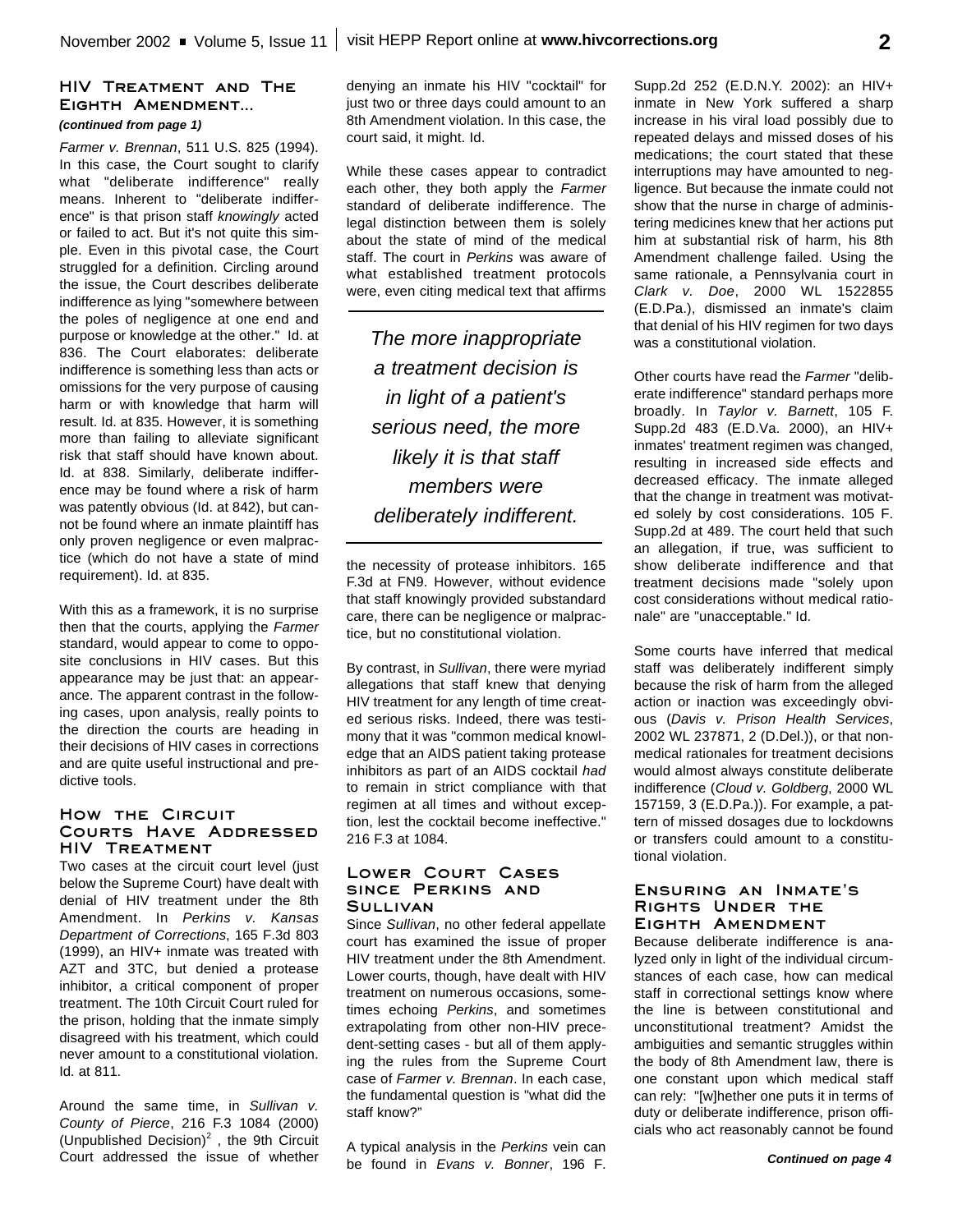## **Letter from the Editor**

*Dear Correctional Colleagues:*

*At first glance, you may be surprised that this month's lead article has a legal, rather than a medical, theme; however, I think you will agree that it is useful for correctional health care professionals to understand the legal basis for inmates' constitutional right to health care. What is a bit more difficult to grasp is exactly whether the standard of health care for prisoners is the same as for patients on the outside. Indeed, the cases discussed indicate that the courts feel that these standards may differ. Speaking from my experience within my own state, where I help coordinate the care of approximately 2500 HIV-infected individuals, I believe that the standard of care is the same for all HIV-infected individuals regardless of incarceration status.*

*What is clear from the article is that the courts have helped to establish better health care systems for incarcerated patients. But that is only part of the story. An increased awareness of social issues that started in the 1960s and 1970s, health care professionals choosing to work in corrections (rather than it being a last resort for unqualified workers), and voluntary compliance with standards set by the Joint Commission for the Accreditation of Health Care Organization and other regulatory boards have all helped to elevate the standard of correctional health care to its present status. We at HEPP Report also like to believe that we have contributed to this new spirit of professionalism that characterizes the practicing correctional HIV provider. We have done this by providing state-of-the art HIV and infectious diseases management information to our readership over the last five years. Going forward, we can all strive to make maximal suppression of HIV viral replication the standard of care in our own institutions. By doing so, we can prevent progressive immunosuppression and reconstitute our patients' depleted immune systems. This in turn will serve to avert opportunistic infections and malignancies, and lead to longer, healthier lives for those we serve.*

*Our commitment to treating HIV/AIDS patients is especially critical in light of the CDC's study of incarceration history among people with HIV/AIDS. The finding: 48% of the 2,639 HIV/AIDS patients questioned reported having been incarcerated at least once (see this issue's Spotlight for more details). The study emphasizes how important it is for correctional health care providers to encourage at-risk inmates to undergo HIV testing and provide education for all prisoners about risk-reduction methods.*

*After reading this issue, readers should be familiar with legal issues in correctional health care, specifically as they relate to the standard of care provided to HIV+ inmates; how the courts have ruled on previous cases; and the 8th Amendment standards by which correctional health care providers are judged.*

*Sincerely yours,*<br>*<u><i><u><i>Ziend*</u> *Tam*</del></u> *David Paar, M.D.*

## **Subscribe to HEPP Report**

Fax to **617-471-8887** for any of the following: *(please print clearly or type)*

|                                                                                                                                      | ______ res, i would like to add/update/correct (circle one) http://unitad.html/infation.html complimentally<br>subscription of HEPP Report fax/email newsletter. |                             |                                  |  |  |
|--------------------------------------------------------------------------------------------------------------------------------------|------------------------------------------------------------------------------------------------------------------------------------------------------------------|-----------------------------|----------------------------------|--|--|
| Yes, I would like to sign up the following colleague to receive a complimentary subscription of<br>HEPP Report fax/email newsletter. |                                                                                                                                                                  |                             |                                  |  |  |
| Yes, I would like my HEPP Report to be delivered in the future as an attached PDF file in an<br>email (rather than have a fax).      |                                                                                                                                                                  |                             |                                  |  |  |
|                                                                                                                                      |                                                                                                                                                                  |                             |                                  |  |  |
| <b>CHECK ONE:</b>                                                                                                                    |                                                                                                                                                                  |                             |                                  |  |  |
| O Pharmacist                                                                                                                         | O Physician C Physician Assistant C Nurse/Nurse Practitioner<br>O Medical Director/Administrator                                                                 | ○ HIV Case Worker/Counselor | O Nurse Administrator<br>O Other |  |  |
|                                                                                                                                      | ADDRESS:_________________________CITY: ___________________STATE: ____ ZIP: _______                                                                               |                             |                                  |  |  |
|                                                                                                                                      |                                                                                                                                                                  |                             |                                  |  |  |
|                                                                                                                                      |                                                                                                                                                                  |                             |                                  |  |  |
|                                                                                                                                      |                                                                                                                                                                  |                             |                                  |  |  |

\_\_\_\_ Yes, I would like to add/update/correct (circle one) my contact information for my complimentary

Published monthly and distributed by fax, HEPP Report provides up-to-themoment information on HIV and hepatitis treatment, efficient approaches to administering treatment in the correctional environment, national and international news related to HIV and hepatitis in prisons and jails, and changes in correctional care that impact

HIV and hepatitis treatment.

**Senior Advisors** John H. Clark, M.D., M.P.H., F.S.C.P. *Los Angeles County Sheriff's Department*

> Helene D. Gayle, M.D., M.P.H. *Bill & Melinda Gates Foundation*

Theodore M. Hammett, Ph.D. *Abt Associates*

Ned E. Heltzer, R.Ph., M.S. *Heltzer Associates*

Ralf Jürgens *Canadian HIV/AIDS Legal Network*

Joseph Paris, Ph.D., M.D. *CCHP Georgia Dept. of Corrections*

> David Thomas, J.D., M.D. *Florida Dept. of Corrections*

Louis C. Tripoli, M.D., F.A.C.F.E. *Correctional Medical Institute, Correctional Medical Services*

Lester Wright, M.D. *New York State Dept. of Corrections*

> **Associate Editors** Karl Brown, M.D. *Rikers Island Jail*

Peter J. Piliero, M.D. *Associate Professor of Medicine, Consultant, NYS Departmenf of Corrections, Albany Medical College*

> Dean Rieger, M.D. *Indiana Dept. of Corrections*

Josiah Rich, M.D. *Brown University School of Medicine, The Miriam Hospital*

Stephen Tabet, M.D., M.P.H. *University of Washington Division of Infectious Diseases*

David A. Wohl, M.D. *University of North Carolina*

> **Managers** Craig Grein *Brown University*

Michelle Gaseau *The Corrections Connection*

**Layout** Kimberly Backlund-Lewis *The Corrections Connection*

**Distribution** *Screened Images Multimedia*

**Managing Editor** Elizabeth Herbert *HIV/Hepatitis Education Prison Project*

The editorial board and contributors to HEPP Report include national and regional correctional professionals, selected on the basis of their experience with HIV and hepatitis care in the correctional setting.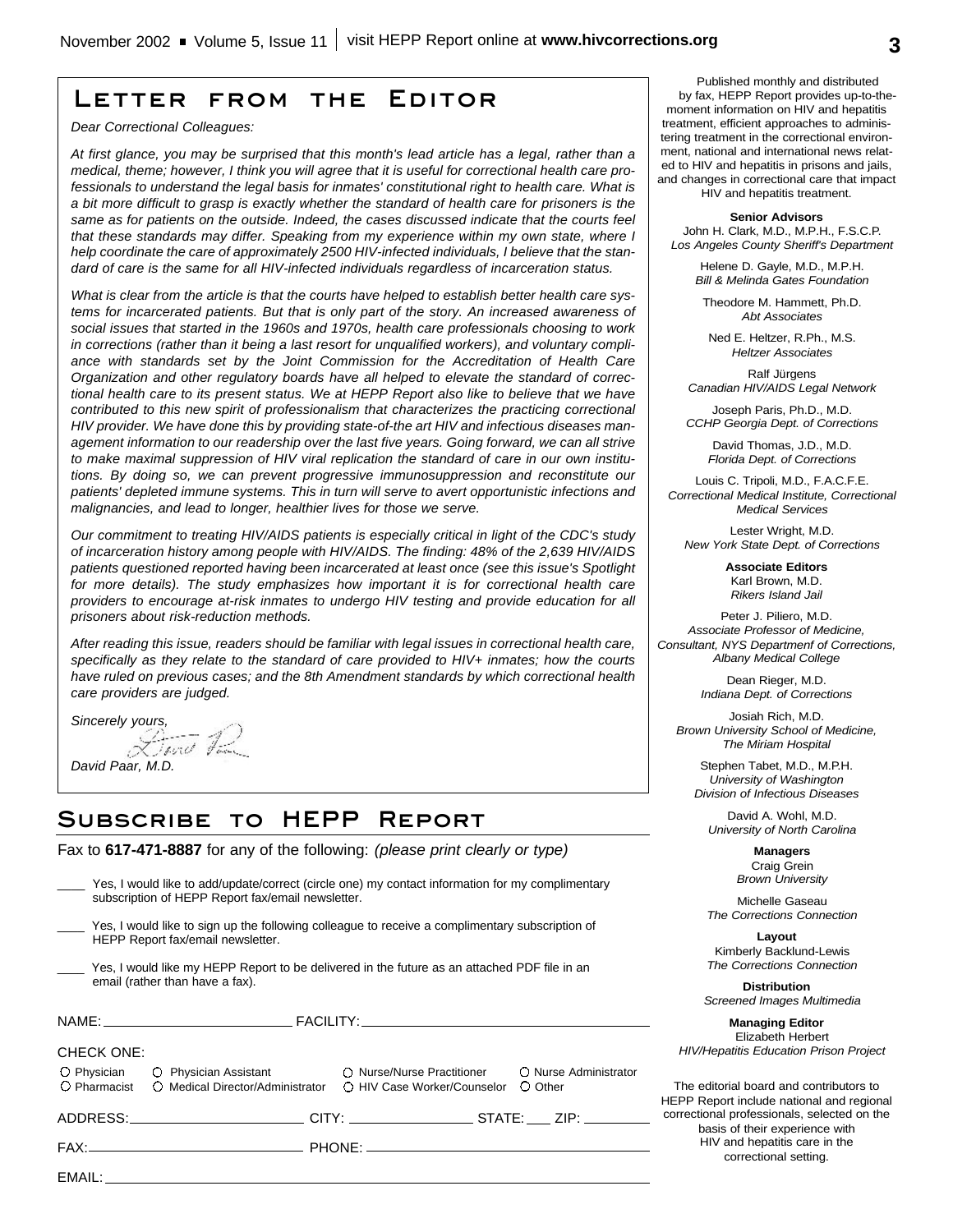## **HIV Treatment and The Eighth Amendment...** *(continued from page 2)*

liable" under the 8th Amendment. (*Farmer*, 511 U.S. 842, a standard that incorporates due regard for prison officials' "unenviable task of keeping dangerous men in safe custody under humane conditions.")

In practical terms, this means that medical staff who stay reasonably abreast of HIV treatment developments and practice in good faith can never be deliberately indifferent, providing they afford their inmates the benefit of their medical skill.

#### **Conclusion**

While courts look at patients' suffering from a variety of disease entities, HIV is of particular interest to the judiciary because of its high prevalence within the correctional environment. As with poor treatment of HIV, poorly-treated tuberculosis or other infectious entities would be held to similar standards. The controversy and litigation concerning HIV can be attributed to initial resistance in some correctional settings to treat the disease adequately.

Eighth Amendment rulings have contemplated changes in medical wisdom. As the court noted in *Sullivan*, the more inappropriate a treatment decision is in light of a patient's serious need, the more likely it is that staff members were deliberately indifferent. 216 F.3d at 1084. Thus, as certain treatments become established protocols, and knowledge about drug resistance and HIV become commonplace in the medical profession, correctional medical staff will likely be increasingly held to those standards of knowledge by virtue of their obviousness. It is highly unlikely, however, that courts will ever cease to recognize the particular realities of working within the correctional environment.

#### *DISCLOSURES: \*Nothing to disclose*

## *REFERENCES:*

*1. HEPP Report, November 2000. "The Rules: Law and AIDS in Corrections," www.hivcorrections.org 2. Unpublished decisions cannot be used as binding legal precedent.*

## **HEPPigram: Proposed Decision Tree for Initiating or Restarting Antiretroviral Therapy**

Correctional doctors face important decisions regarding starting or restarting therapy for HIV+ patients while evaluating inmates at intake. HIV+ inmates may have experienced an interruption in therapy for any number of reasons (see the lead story for more discussion on the legal implications of this). This decision tree was developed by HEPP editors to describe a framework for decisions on restarting treatment for an HIV-infected inmate who enters a facility off medications. As always, actual decisions regarding ART are complex and involve talking with patients to thoroughly discuss treatment options.

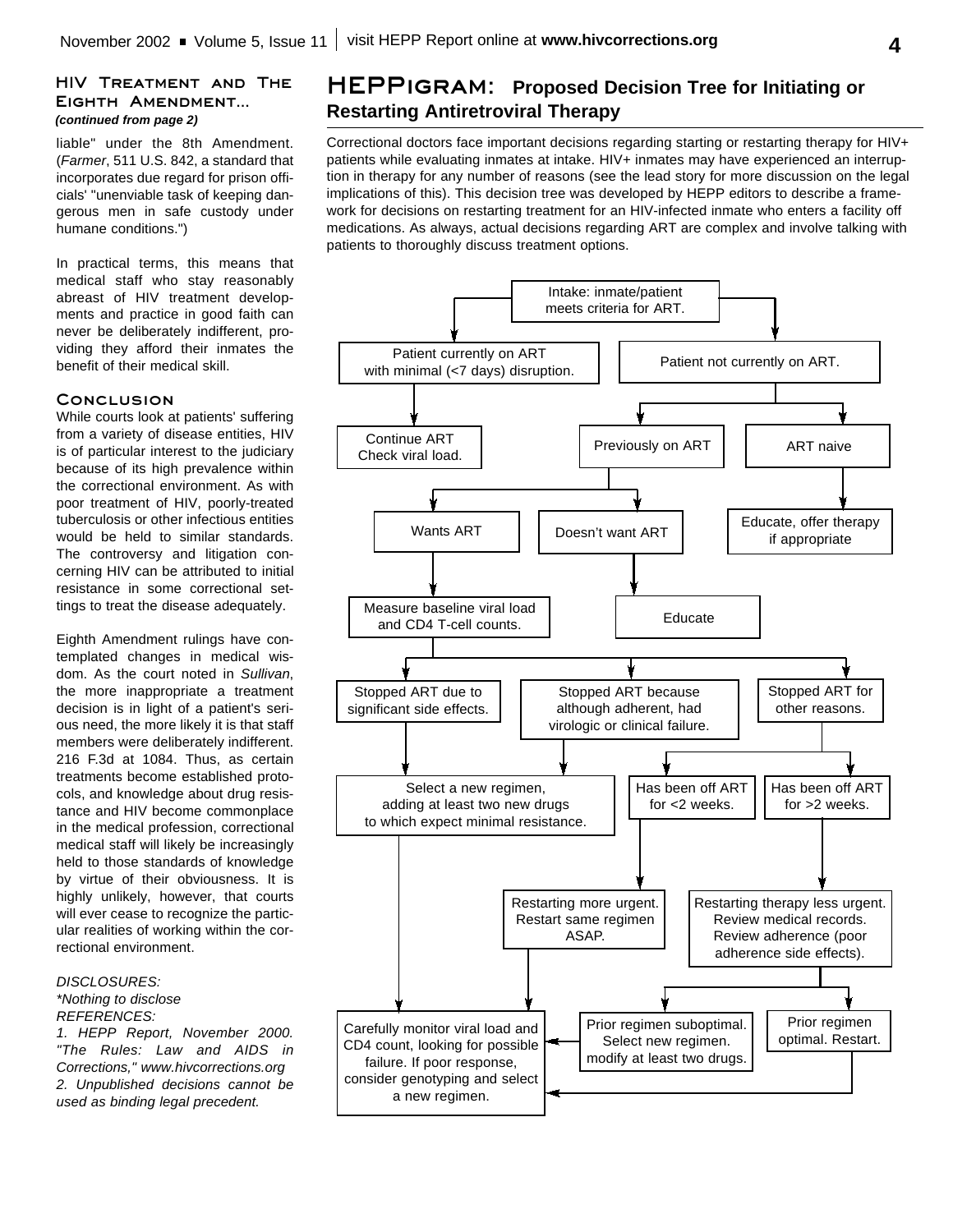# **Spotlight: XIV International AIDS Conference Update: U.S. Prison News**

*Rebecca Nerenberg\*, HEPP Staff*

### **ACCESS TO CARE**

Access to care was a key theme at this year's International AIDS Conference in Barcelona, Spain held in July 2002. Access to antiretroviral drugs, lab work such as CD4 counts and viral load (VL) monitoring, and HIV-knowledgeable clinicians are key elements of the struggle against HIV disease. Although the discussion focused on the developing world, much of what was presented in the session on the incarcerated echoed what has been known in the U.S. prison community for years: prisoners have a higher prevalence of HIV, other STDs, HCV, and drug use than the general population. Inmates often live on the edges of society and have less access to testing and treatment. Ultimately, presenters agreed, incarceration can be a pivotal time and place to test and treat a community at high risk for HIV infection.

## **U.S. UPDATE**

According to Ted Hammett of Abt Associates group, 25% of HIVinfected people in the U.S. cycle through prisons and jails in any given year. This translates to 2.2% (40,000) of inmates being HIVinfected compared with 0.3% of the total U.S. population. The burden of HIV among prisoners is generally higher in developed (rather than developing) countries, especially in those countries with high incarceration rates such as the U.S. (666/100,000).<sup>1</sup>

Another important theme of the conference that applies to corrections is that prevention and treatment efforts work best when offered together. In a study from the Project START team<sup>2</sup>, researchers interviewed 18-29 year-old releasees about their perceptions on infection, personal experiences, and strategies for protection in regard to substance abuse and sexual activity in prison. The sentiments from these recent releasees were that access to drugs and alcohol were as common within corrections as they were on the street. Releasees alleged that they were able to access these commodities from other inmates, outside visitors, and corrections staff, and paid for them with cash or sexual favors. They claimed that needles for injection drug use came from diabetics, were commonly shared, and rarely cleaned. The interviewees estimated that more than 50% of prison inmates were using drugs, alcohol, or both while incarcerated.

Moreover, 15.6% of the interviewees admitted to having sex while incarcerated. Although inmates expressed a desire to do what they could to protect themselves against HIV and other STDs, they were pessimistic about their ability to do so due to prison guidelines that usually prohibit distribution of condoms.

### **IMPORTANCE OF HIV TESTING IN CORRECTIONS**

While much of the work on HIV in corrections focuses on the percentage of inmates with HIV infection, the CDC $3$  investigated the issue from the opposite perspective and asked: How many people with HIV/AIDS have ever been incarcerated? Of the 2,639 patients questioned, 48% answered that they had been incarcerated at least once. Twelve percent of that group were initially diagnosed in a correctional facility. The proportion of HIV-infected persons having ever been incarcerated are shown by sex and age in Figures 1 and 2.

This study emphasizes that because a large proportion of HIVinfected people have been incarcerated at least once, it is impor-

**Figure 1. Percentage of HIV-infected persons ever incarcerated, by sex.**







tant that correctional physicians encourage HIV testing for at-risk individuals and educate prisoners about risk-reduction methods.

A study from the Harvard School of Public Health examined the barriers to HIV testing perceived by incarcerated men in the U.S. $^{4}$ The main barriers reported for testing prior to incarceration included a lack of time, low priority, insufficient resources, low perceived risk for HIV infection, and fear of knowing the results. According to study participants, many of these barriers are alleviated in prison. In most correctional facilities, testing is free, easily accessible, and convenient; in some settings, testing is mandatory. Unfortunately, while the men reported an increased use of testing services inside correctional institutions, many alleged that they did not receive their test results and reported insufficient pre- and post-test counseling. The study concluded that while access to testing in corrections is vital, the corresponding support services must also be available.

## **LESSONS LEARNED FROM THE XIV INTERNATIONAL AIDS CONFERENCE**

Many of the themes evident during the conference were applicable to the challenges of HIV in prisons and jails. HEPP Advisor Helene Gayle, MD, of the Bill & Melinda Gates Foundation, reminded us "effective prevention is more than just education."<sup>5</sup> This is especially true in corrections, where traditional education may not be effective due to high illiteracy rates. Correctional health care providers should employ a combination of approaches in order to reach the largest number of at-risk individuals and must understand the resources available to the patient population.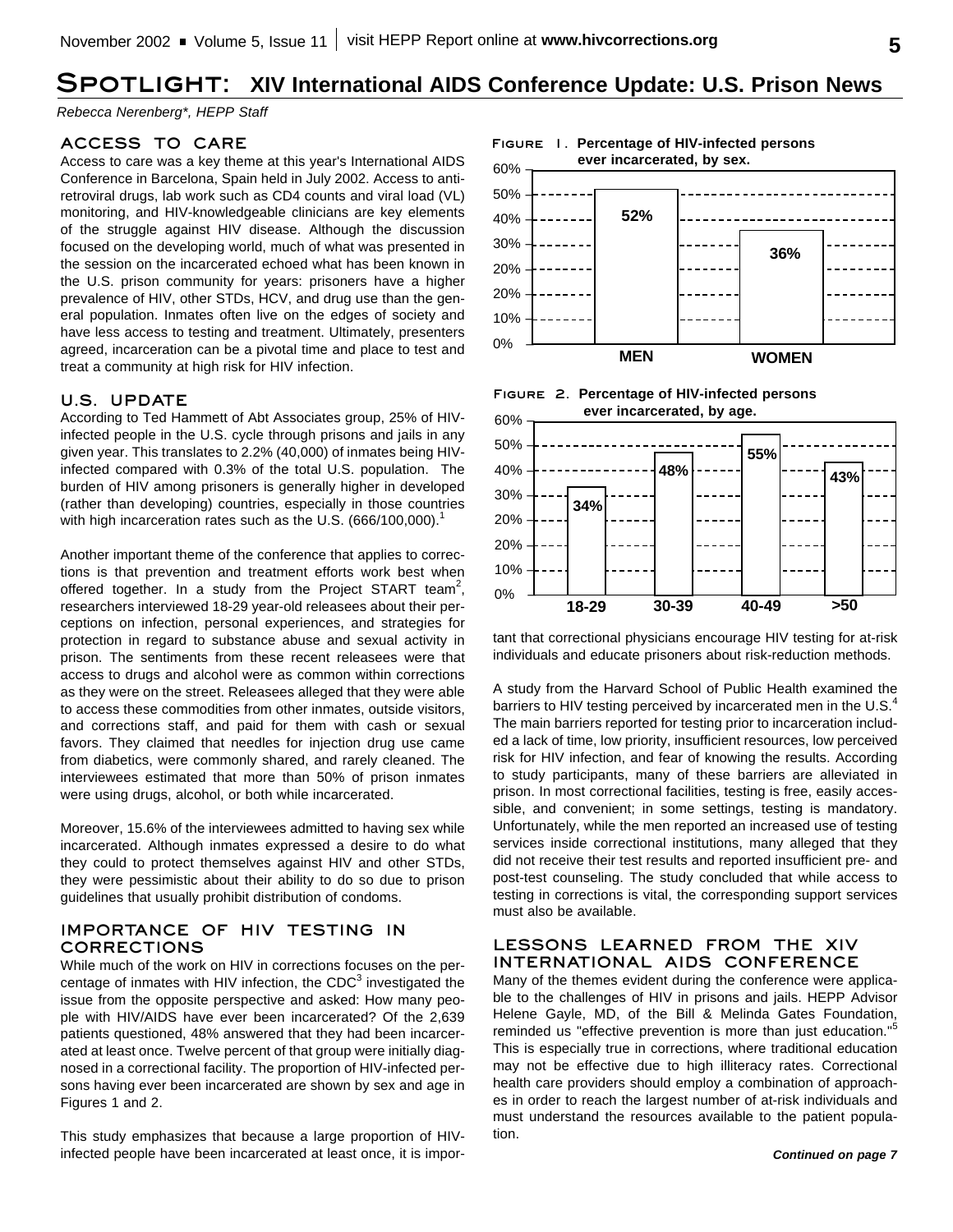## **Routine Screening of Inmates at Intake**

A significant number of persons infected with HIV, tuberculosis (TB), hepatitis, syphilis, gonorrhea, and/or chlamydia are unaware of being infected at the time of their entry to prison or jail. Screening and prevention programs differ widely among correctional institutions, ranging from mandatory testing to testing only at the inmates' request.

The recently released National Commission on Correctional Health (NCCHC) report to Congress on the status of soon-to-bereleased inmates found that:

- w A "significant proportion" of prisons and jails do not adhere to CDC standards with regard to screening for and treating latent and active TB. About 10 percent of state and federal prisons and about 50 percent of jails do not have mandatory TB screening for inmates at intake and annually thereafter.
- w Approximately 500,000 individuals latently infected with TB are released each year from jails and prisons.
- w Less than one-quarter of jail inmates undergo routine laboratory testing for syphilis during incarceration.
- w Approximately 500,000 individuals with sexually transmitted diseases (STDs) are released each year from jails and prisons.

The NCCHC report finds that due to the high prevalence of infectious diseases among the incarcerated, routine screening can be cost saving and cost-effective in most situations. For those systems unable to implement universal screening for STDs, targeted age-based and symptom screening for some STDs can be even more cost-effective.

| AN APPROACH TO INFECTIOUS DISEASE INTAKE SCREENING |                                                                                                                                                                                                                                                                                                                                                               |  |  |
|----------------------------------------------------|---------------------------------------------------------------------------------------------------------------------------------------------------------------------------------------------------------------------------------------------------------------------------------------------------------------------------------------------------------------|--|--|
| <b>HIV</b>                                         | • Encourage all those with risk factors to be tested<br>• Provide education to all concerning decreasing the risk for transmission<br>• Refer HIV-infected patients for evaluation for treatment                                                                                                                                                              |  |  |
| <b>HCV</b>                                         | • Encourage all those with risk factors to be tested<br>• Provide education to all concerning decreasing the risk for transmission<br>• Provide education to all those infected concerning avoiding further liver injury i.e. alcohol avoidance<br>• Refer HCV-infected patients for evaluation for treatment<br>• Vaccinate those who are non-immune for HAV |  |  |
| <b>HBV</b>                                         | • Vaccinate all those who are non-immune                                                                                                                                                                                                                                                                                                                      |  |  |
| <b>Syphilis</b>                                    | • Encourage all those with risk factors to be tested<br>• Provide education to all concerning decreasing the risk for transmission<br>• Refer those who are infected for treatment                                                                                                                                                                            |  |  |
| Gonorrhea and<br>Chlamydia                         | • Encourage all those with risk factors to be tested<br>• Provide education to all concerning decreasing the risk for transmission<br>• Refer those who are infected for treatment                                                                                                                                                                            |  |  |

Logistical barriers (e.g., short periods of incarceration, frequent inmate movement), lack of resources, and lack of leadership can present formidable obstacles to providing screening (and treatment) at intake. However, model programs such as those in Massachusetts' Hampden County Correctional Center and Virginia's Fairfax County Jail have demonstrated that through collaboration with public health departments and community-based organizations these barriers can be overcome.

### **XIV International AIDS Conference Update...** *(continued from page 6)*

Paul Farmer, AIDS researcher from Harvard Medical School, commented on the problem of HIV infection in prisons: "The largest cities in the world will have to deal with [the problem of HIV concentration in their] prisons and jails or these sites will continue to seed the epidemic. First, [they must] deal with harm reduction and then [they must deal with] access to treatment and care."<sup>6</sup> We will "pay now or pay later," said Gayle; the longer we wait, the more we will pay, both financially and "in human life and suffering." While "the best time to plant a tree is 20 years ago, the next best time is now."<sup>7</sup>

#### *REFERENCES:*

*1. Hammett TM, Dolan KA, et al. "The Burden of HIV Infection Among Prisoners: Targeting Interventions to an Underserved, Marginalized Population." XIV International AIDS Conference (IAC), Barcelona, Spain. July 7-12, 2002. Abstract MoPeE3800.*

*2. Seal DW, Margolis AD, Morrow KM, et al. "HIV, STD, and Hepatitis Risk Behavior Among 18-29 Yearl Old Men Incarcerated in the United States." XIV IAC, Barcelona, Spain. July 7-12, 2002. Abstract WeOrE1321.*

*3. Nakashima AK, Campsmith ML, et al. "History of Incarceration in HIV/AIDS Patients Recently Reported to the State/Local Health Departments in the United States." XIV IAC, Barcelona, Spain. July 7- 12, 2002. Abstract WePeC6127.*

*4. Kacenek D, Bison D, et al. "Barriers to and Facilitators of HIV and STD Testing Among Young Incarcerated Men in the United States." XIV IAC, Barcelona, Spain. July 7-12, 2002. AbstractMoPeE3793.*

*5. Gayle H. "Prevention Now! A Vision for the Future." XIV IAC, Barcelona, Spain. July 9, 2002. Session PL02.*

*6. Paul Farmer, speaking after the Plenary Session, July 11, 2002. XIV IAC, Barcelona, Spain.*

*7. African Proverb, as quoted by Helene Gayle (see reference 12).*

O  $\geq$ <br> $\frac{1}{2}$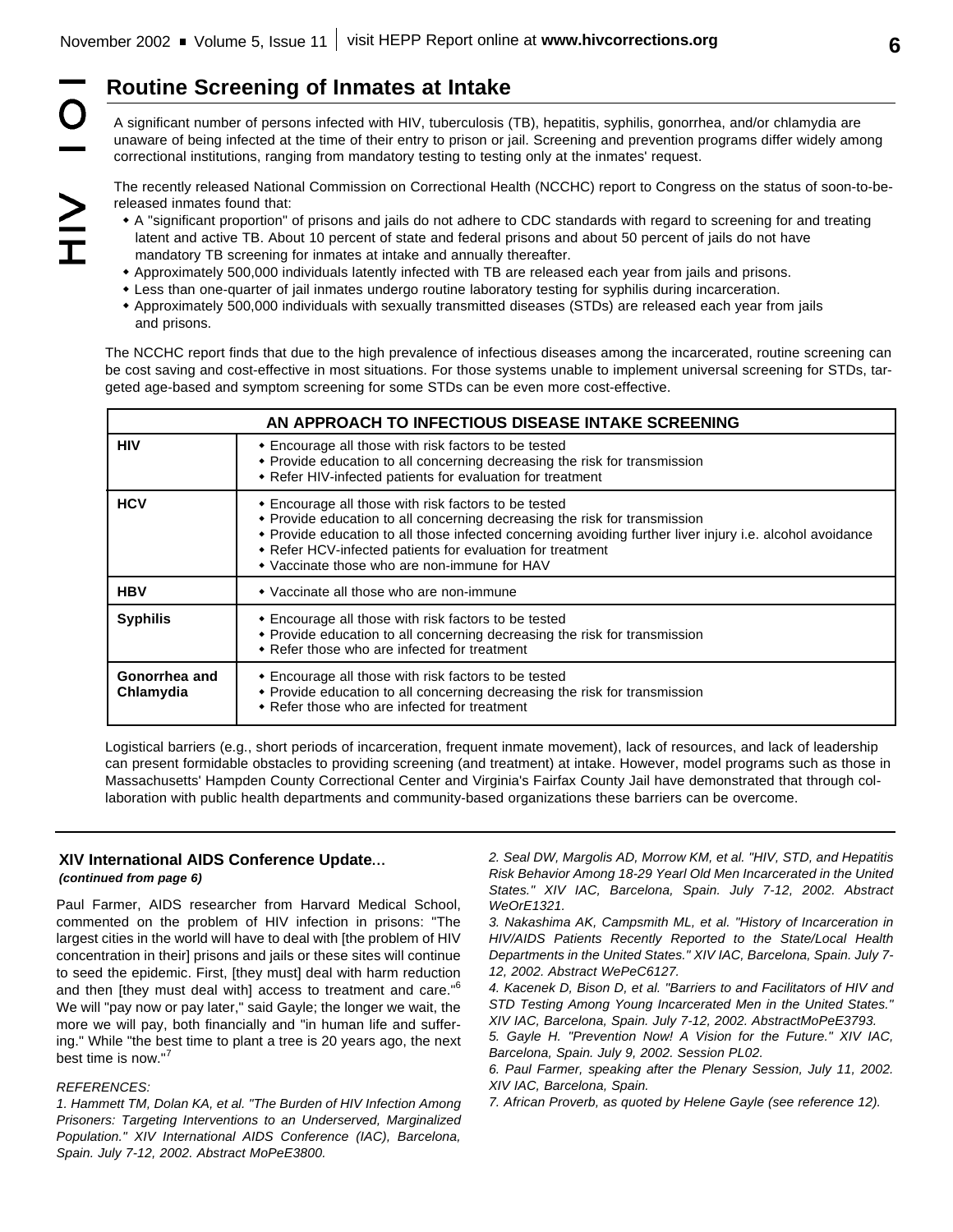## **Save the Dates**

#### **4th Annual National Corrections Telemedicine Conference**

*November 24-26, 2002 Tucson, Arizona* Call: 520-626-4785 Email: hatheway@u.arizona.edu Visit: http://www.nctc2002.com/

#### **North American AIDS Treatment Action Forum**

*December 8-11, 2002 New Orleans, Louisiana* Fee: After Nov. 8, \$225 Call: Paul Woods, 202.483.6622 ext. 343 Email: pwoods@nmac.org Visit: www.nmac.org/nataf/2002

## **American Correctional**

**Association Winter Conference** *January 11-15, 2003 Charlotte, North Carolina* Call: 800.222.5646 ext. 1922 Visit: www.aca.org

#### **Hepatitis C Management for Prisoners**

*January 25-26, 2003 San Antonio, Texas* For abstract forms and more information, visit http://www.med.umn.edu/cme/htm/ hepcoordinators.html

#### **National Hepatitis Coordinators' Conference**

*January 26-30, 2003 San Antonio, Texas* Fee: \$125 Call: 800.776.8636 Visit: http://www.med.umn.edu/ cme/brochures2002/hepcoord2003/hepcoordbro2003.html

#### **10th Conference on Retroviruses and Opportunistic Infections**

*February 10-14, 2003 Boston, Massachusetts* Call: 703.535.6862 Email: info@retroconference.org Visit: www.retroconference.org/2003

**Management of HIV/AIDS in the Correctional Setting Satellite Videoconference Hepatitis B & C with HIV Co-infection: A Diagnostic & Treatment Update** *March 11, 2003 12:30-3:30 p.m. ET*  CME & Nursing Credits Available E-mail: ybarraj@mail.amc.edu Call: (518) 262-4674 Visit: www.amc.edu/Patient/ HIV/hivconf.htm

## **Inside News**

## **HCV**

#### **FDA Approves Pegasys Monotherapy**

The FDA has approved Pegasys (pegylated interferon, Roche brand) as monotherapy for the treatment of hepatitis C. Adults with chronic hepatitis C who have compensated liver disease and who have not previously been treated with interferon alpha are approved for the drug, which must be injected once a week. The FDA is reviewing Roche's application for combination therapy of Pegasys and ribavirin; approval is expected in December. *http://www.natap.org, 10/16/02*

#### **New Jersey to Pay for Testing and Treatment of Inmates with HCV**

New Jersey announced it will immediately begin covering the costs of hepatitis C testing and treatment for prisoners who are infected with the virus. Under a new agreement with Correctional Medical Services, the state will cover the cost of testing, medications and any additional staff needed to administer the program. Other states with similar programs have reported spending \$15,000 to \$25,000 per inmate for testing, monitoring, and treatment. New Jersey has identified 1,170 HCV-positive inmates. *http://www.kaisernetwork.org, 11/01/02*

#### **HIV**

#### **Study: HAART Alters Mortality Patterns**

As HAART was introduced and became more widely used, AIDS-related deaths in San Francisco declined, while mortality associated with non-AIDS-related malignancies, chronic diseases and injection drug use has not changed, according to a recent study by Dr. Janice K. Louie from the University of California, San Francisco. The study analyzed deaths among AIDS patients in San Francisco from 1994 to 1998. *Reuters Health, 10/24/02*

#### **Mental Health Issues Common, But Often Neglected in HIV Patients**

While approximately four out of five patients with HIV suffer psychiatric symptoms, only about a third of patients reported having ever been asked by their physicians about these symptoms. A supplement to the *Journal of the International Association of Physicians in AIDS Care* (IAPAC) stated that the most common selfreported psychiatric symptoms were depression, anxiety, insomnia, lethargy, irritability, impaired concentration, and mood swings. Most physicians in the survey (80%) attributed the psychiatric symptoms to antiretroviral drugs, but the study's author pointed out that symptoms (especially from Efavirenz) tend to resolve after the first month. Psychostimulants, antidepressants, and tricyclics can also be used effectively in some patients. *http://www.hivandhepatitis.com, 10/28/02*

#### **Fuzeon Given Priority Review Status**

The FDA has given Enfuvirtide/T-20 (Fuzeon) priority review status. Roche and Trimeris Inc. announced that they expect a decision by March 16, 2003. *http://www.natap.org, 10/15/02*

#### **BMS Extends Price Hold**

Bristol-Myers Squibb (BMS) is extending its existing price hold on its three marketed anti-HIV medications to state AIDS Drug Assistant Programs (ADAPs) through March 2004. For information on BMS's Patient Assistance Program, call 877-758-7877.

*http://www.natap.org, 10/11/02*

#### **Judge Hears Argument to End Oversight of Georgia Jail**

U.S. District Court Judge Marvin Shoob heard arguments in a motion to end court oversight of the Fulton County, Georgia Jail. The court's oversight began in 1999 after HIV-inmates filed suit over allegations they did not receive adequate medical care. Shoob said that the jail has made "substantial progress" in improving conditions for HIV-positive inmates, but did not issue an immediate decision on the motion.

*Atlanta Journal-Constitution, 10/18/02*

#### **South African Prisons 'Breeding Ground' for HIV/AIDS**

Crowded South African prisons have become a "breeding ground" for HIV/AIDS, according to the AP/Seattle Post-Intelligencer. HIV/AIDS is believed to be largely responsible for the 500% increase in prison deaths between 1995 and 2001, reported a judge who oversees the country's prison conditions. About 41% of the nation's inmates are believed to be HIV-positive. *AP/Seattle Post-Intelligencer, 10/21/02*

# **Resources & Websites**

**HEPP Report** Includes archives of all issues http://www.hivcorrections.org

**HIV and Its Treatment: What You Should Know, September 2002** http://hivatis.org/publications/hivtr.pdf

**National Institute on Drug Abuse New Requests for Applications** http://www.nida.nih.gov/Funding/rfplist.html

#### **Lipo2002 Abstracts**

Abstracts from the 4th International Workshop on Adverse Drug Reactions and Lipodystrophy in HIV, (September 22-25 in San Diego) are now available for download. http://www.intmedpress.com

**National Institute on Drug Abuse - New Requests for Applications** http://www.nida.nih.gov/Funding/rfplist.html

**National HCV in Prison Coalition** http://www.hcvinprison.org/